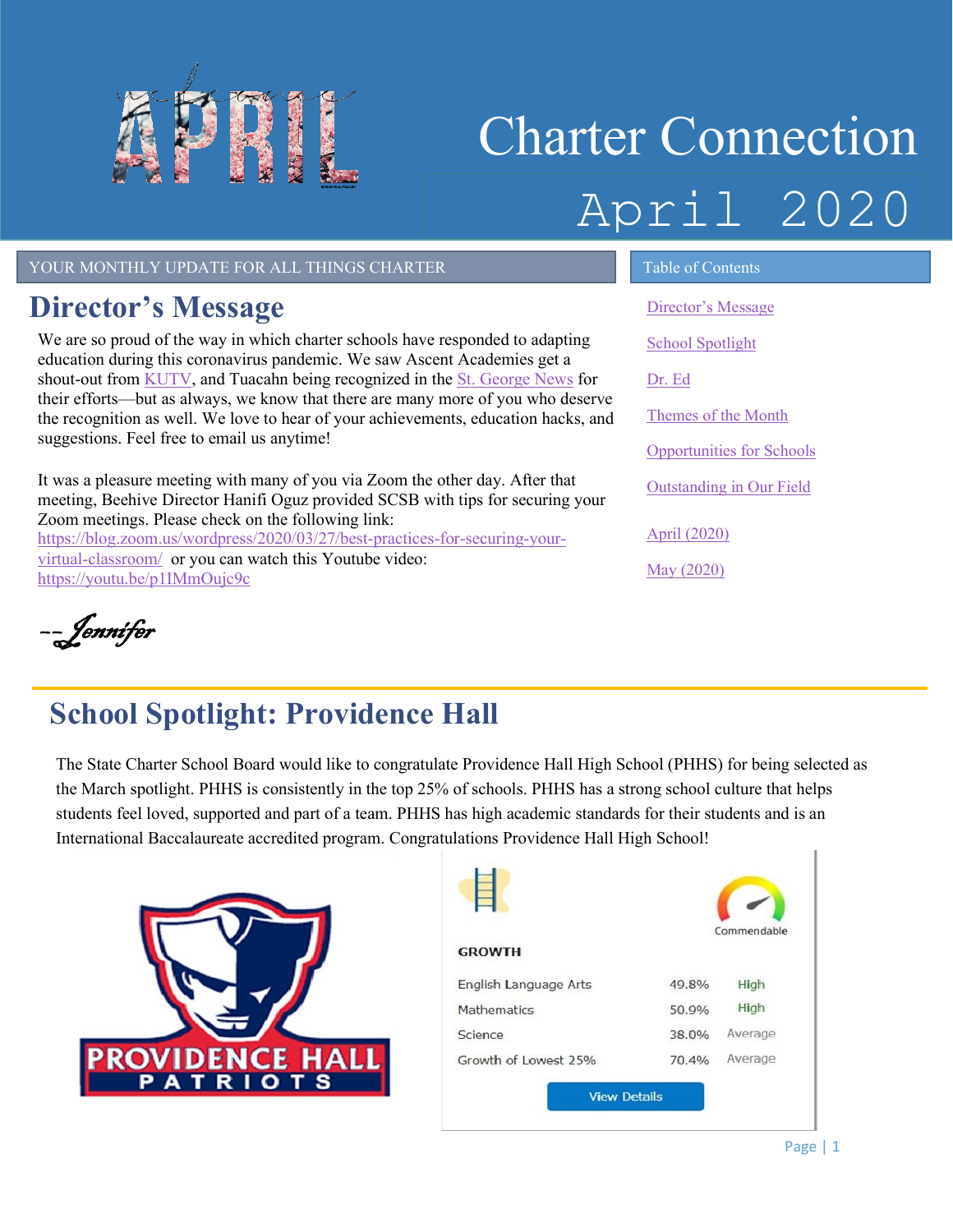## <span id="page-1-0"></span>**Dear Dr. Ed,**

Virtual calming corners for students. Online staff hangouts instead of in-person team meetings. Student advisory groups on Zoom. Video morning greetings for students. This is what my job is looking like right now in the age of coronavirus. What else do I need to do? How can I make this better? Because there is no guidebook!

Sincerely, Trying My Best

Dear Trying,

Being the Principal or Director AND an instructional leader is never easy. And at this moment it specifically means being calm. While you are spending time trying to make sure teachers are developing high-quality lessons, answering questions about content, and helping trouble-shoot along the way don't lose sight that being a calming and motivating presence is one of the most essential things you can do for your students and staff.

We need to be prepared. We don't need to panic. We have the resources in front of us. We have great educators. There will be bumps in the road; there will be glitches. Things happen.

In reflecting on the current state of education, Principal Paul Kelly (Illinois) stated, "You are only going to be able to help the kids if you are in the right emotional space. Take care of the stresses in your home, with your family, and we will work together to make the elearning work for kids."

Being a principal (or leader) right now means inspiring hope.

"I think my role shifts completely into this symbolic keeper of hope," he said. "My role in this is to make sure that they (students and staff) know that we are trying to get them whatever they need, having staff members feeling like we care about them as humans and as families, and all of the details of their professional lives will get resolved. We are here. We are still going to be here. We're going to pick up the phone. We're going to answer the emails. School is such a critical cornerstone of a stable society, and... a leader needs to be a big part of that...."

And you can do it. They can do it. We will get through this together.

--Dr. Ed U. Cation (from blogs.edweekly.org)

#### **Theme of the Month**

Here are four points from Greg's "Just Say No" list that, if followed, will save your charter school and the SCSB from many unnecessary headaches and potential oversight actions:

- **1.** Open and Public Meetings Act: Want to hold secret meetings about your school **Just Say NO!**
	- a. Charter schools are public organizations subject to specific laws that govern public bodies. Boards should know and follow the rules outlined in th[e Open and Public Meeting Act.](https://le.utah.gov/xcode/Title52/Chapter4/52-4.html) Boards must train on these laws every year and assure to that in the SCSB annual Certifications. Ignorance is not acceptable for public servants.
- 2. Financial well-being: If you think "I don't understand these finances or this balance sheet" and "oh well, I'll just go with it and not ask questions" - **Just Say NO!**
	- a. Ask questions. It is your responsibility to protect the well-being of students by running a sound operation which includes meeting your financial responsibilities.  $\triangle 2011$  study (p. 8) by the Center for Education Reform found the biggest reason for charter schools failing is due to financial problems, not academics.
- 3. School Fees: If you want to charge extra fees to your students who attend a public charter school which guarantees free education by law- **Just Say NO!**
	- a. Charter Schools are public schools and subject to the same laws pertaining to school fees. Many charters have become "creative" in how they "fundraise." You need to follow the law for charging school fees. The state's auditing department is aware of the laws and are actively monitoring to ensure compliance. Click [here](https://www.schools.utah.gov/file/8098fa0a-d3e6-4685-babc-0200649ef151) and here for resources on understanding the laws on school fees and visit the school fees webpage.
- 4. School Amendments: If you want to change your school but have not gone through the steps to amend your charter and you think "I'll just do this anyways"- **Just Say NO!**
	- a. A charter is a contract between an authorizer and the school, see Utah code 53G-5-3-303. The school is bound to the charter and any changes made without authorizer approval is a breach of that contract. If you want to change a part or all of your charter, [follow the process to seek amendment.](https://www.utahscsb.org/applications) [Marie Steffensen](mailto:Marie.Steffensen@Schools.Utah.Gov) (801-538-7990) will help you through the process of amendment.

Running a charter school is a busy job. Please do it right. If you find yourself seeking to be the exception, skirting the law or disregarding policies and procedure- **Just Say NO!** Only you can prevent charter school oversight problems.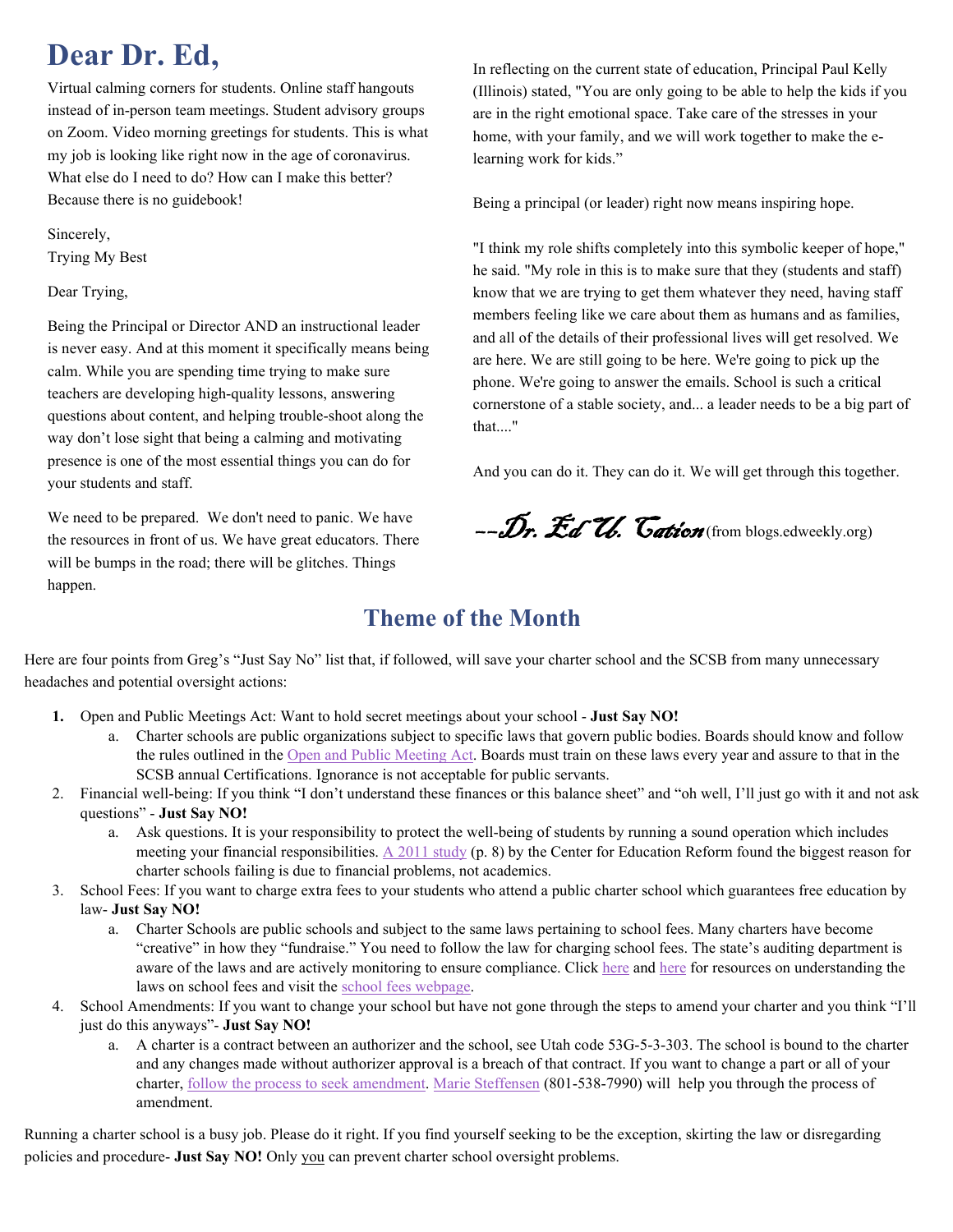## Opportunities for Schools

- <span id="page-2-0"></span>Has your charter school governing board done its annual training on the Open and Public Meetings Act yet? The Office of the State Auditor has a [training for you](http://training.auditor.utah.gov/courses/open-and-public-meetings-act-2019)
- The State Charter School Board has a School Calendar Guidance Form available [on our website](https://www.utahscsb.org/general)
- Work with an awesome charter school colleague at a SCSB authorized school? Nominate them for Employee of the Month at <https://forms.gle/dtEGG9EdnGkjrHP7A>
- Spring Charter Seminar on Wednesday April  $15<sup>th</sup>$ ! We're excited to offer a day of learning and connectivity as we all practice social distancing (online meeting). If you would like to attend, please click on this link to RSVP



<span id="page-2-1"></span>

### Outstanding in Our Field

- Providence Hall High school was spotlighted at the March State Charter School Board meeting for their impressive performance on the SY18 State Accountability Achievement Report.
- Ms. Megan Hurser of Weilenmann School of Discovery was recognized as the Employee of the Month of SCSB Authorized Schools for "wearing all the hats in the most phenomenal way!
- Tuacahn received a shout-out in the [St. George News](https://www.stgeorgeutah.com/news/archive/2020/03/29/asd-were-writing-the-book-as-were-living-it-from-elementary-to-university-educators-pivot-in-unique-situation/#.XoZGmohKhPZ) for their education!
- Ascent Academies' Director Wade Glather was on [KUTV](https://kutv.com/news/local/balancing-working-from-home-with-home-schooling?fbclid=IwAR3_oDaxT95XANxXZJpjjC1oXMUp_Ax3ELdltERQv0S1E8eVDcXPG9fNcQ0) discussing their Schoolwide Enrichment Model after a reporter saw the school's Facebook post about a student's SEM project showing the phases of the moon using donuts he made with his mom
- At March's Charter Directors meeting, Jed Bichsel of Freedom Preparatory Academy was named the March Employee of the Month of SCSB Authorized Schools for leading a service-minded life that welcomes everyone and every problem! Nominate your colleagues at <https://forms.gle/dtEGG9EdnGkjrHP7A>